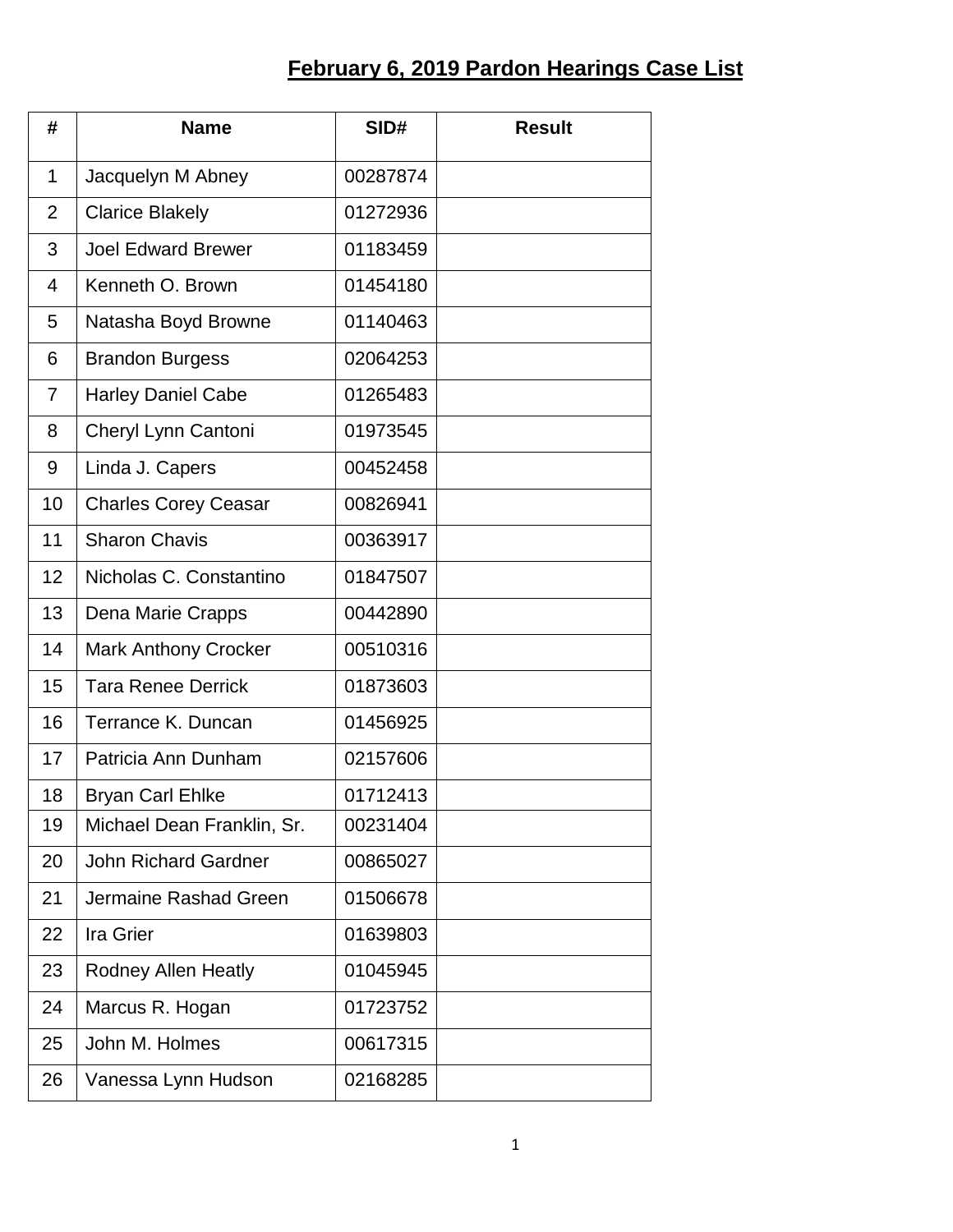## **February 6, 2019 Pardon Hearings Case List**

| 27 | Ciesha Counts Jimenez             | 01094103 |
|----|-----------------------------------|----------|
| 28 | Darian Johnson                    | 01446008 |
| 29 | Kayla Knight                      | 02159896 |
| 30 | Ray Edward Long                   | 00449824 |
| 31 | Lawrence L. Lynch                 | 00989560 |
| 32 | Haywood McCall, Jr.               | 01289779 |
| 33 | <b>Robert Lewis McClinton</b>     | 00564283 |
| 34 | Damon Demetrius McDuffie          | 00950515 |
| 35 | Jimmy Michael Edward<br>McLeymore | 01914411 |
| 36 | <b>Neil Terrence McPhatter</b>    | 00889571 |
| 37 | Joshua Freeman Miller             | 01053885 |
| 38 | Jose Missouri                     | 00590509 |
| 39 | <b>Kimberly Shanee Moody</b>      | 01860859 |
| 40 | James Olyn Lamar Mundy            | 01432051 |
| 41 | <b>Pamela Charesse Nalley</b>     | none     |
| 42 | <b>Vicky Lennette Nixon</b>       | 00995030 |
| 43 | Darnell Jon Ragin                 | 01844089 |
| 44 | <b>Jemal Renrick</b>              | 00811043 |
| 45 | James M. Rounds                   | 02042693 |
| 46 | <b>Knox Rushton</b>               | none     |
| 47 | David Wyatt Sage, Jr.             | 01895900 |
| 48 | Lawanda M. Sampson                | 01315601 |
| 49 | <b>Scott Franklin Simmons</b>     | 00505392 |
| 50 | <b>Russell Alan Singletary</b>    | 00708592 |
| 51 | <b>Donee Smalls</b>               | 01275326 |
| 52 | Jeremy Michael Smith              | 01634576 |
| 53 | Emaad A. Soofi                    | 01659743 |